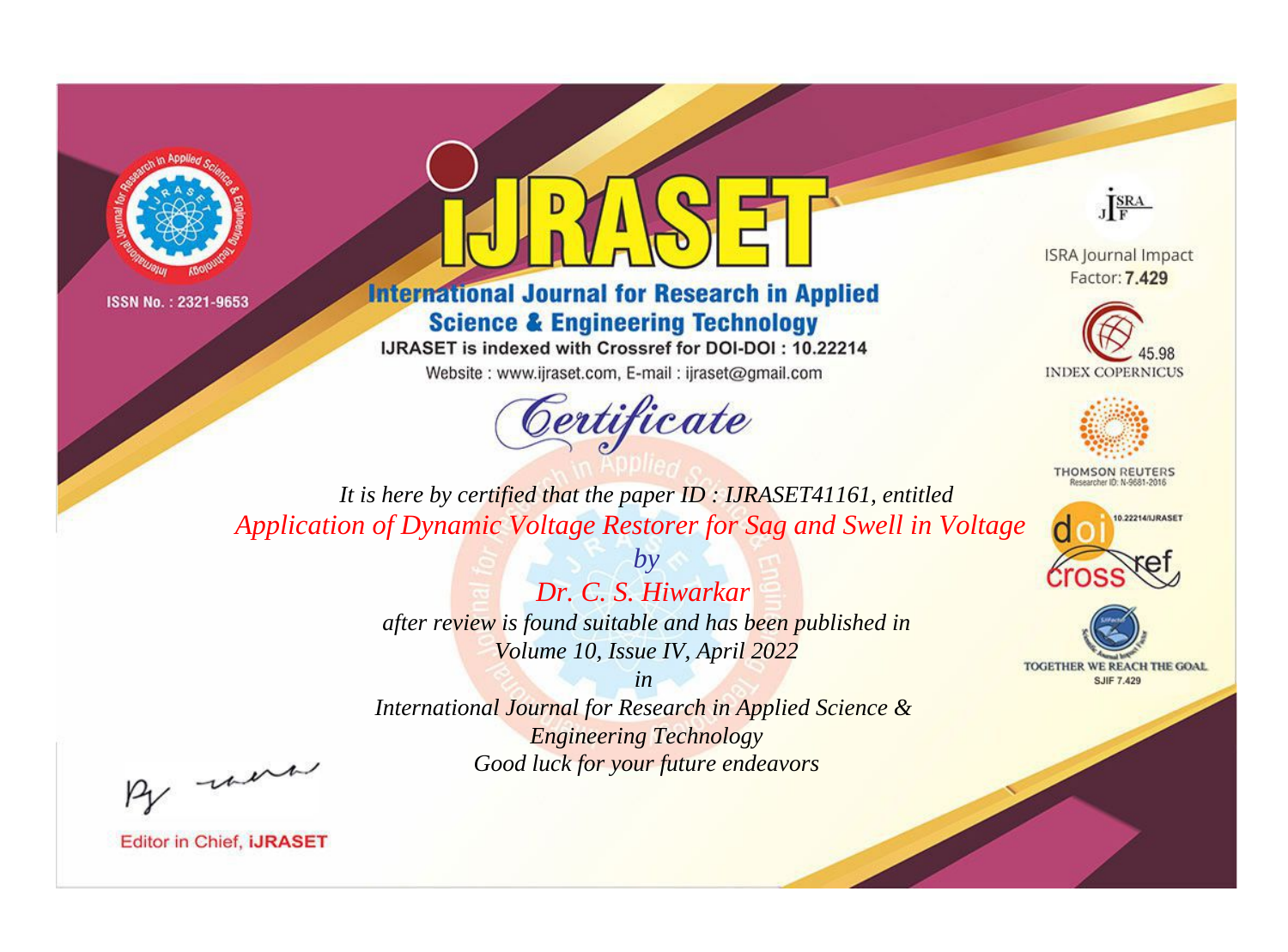



**International Journal for Research in Applied Science & Engineering Technology** 

IJRASET is indexed with Crossref for DOI-DOI: 10.22214

Website: www.ijraset.com, E-mail: ijraset@gmail.com



JERA

**ISRA Journal Impact** Factor: 7.429





**THOMSON REUTERS** 



TOGETHER WE REACH THE GOAL **SJIF 7.429** 

*It is here by certified that the paper ID : IJRASET41161, entitled Application of Dynamic Voltage Restorer for Sag and Swell in Voltage*

> *Ashish S. Lahane after review is found suitable and has been published in Volume 10, Issue IV, April 2022*

*by*

*in* 

*International Journal for Research in Applied Science & Engineering Technology Good luck for your future endeavors*

By morn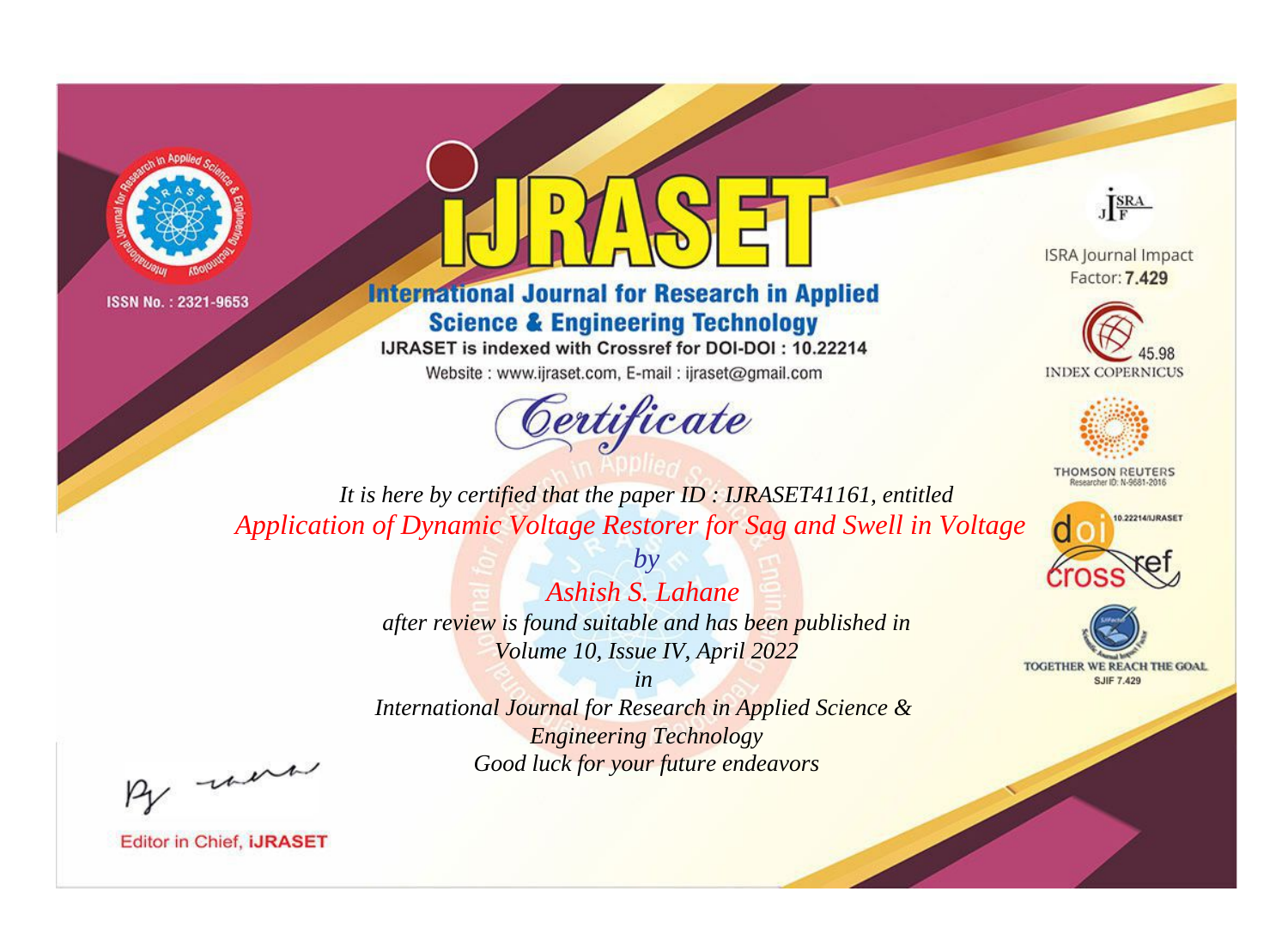



**International Journal for Research in Applied Science & Engineering Technology** 

IJRASET is indexed with Crossref for DOI-DOI: 10.22214

Website: www.ijraset.com, E-mail: ijraset@gmail.com



JERA

**ISRA Journal Impact** Factor: 7.429





**THOMSON REUTERS** 



TOGETHER WE REACH THE GOAL **SJIF 7.429** 

It is here by certified that the paper ID: IJRASET41161, entitled Application of Dynamic Voltage Restorer for Sag and Swell in Voltage

> Radhika C. Chakole after review is found suitable and has been published in Volume 10, Issue IV, April 2022

 $h\nu$ 

 $in$ International Journal for Research in Applied Science & **Engineering Technology** Good luck for your future endeavors

By morn